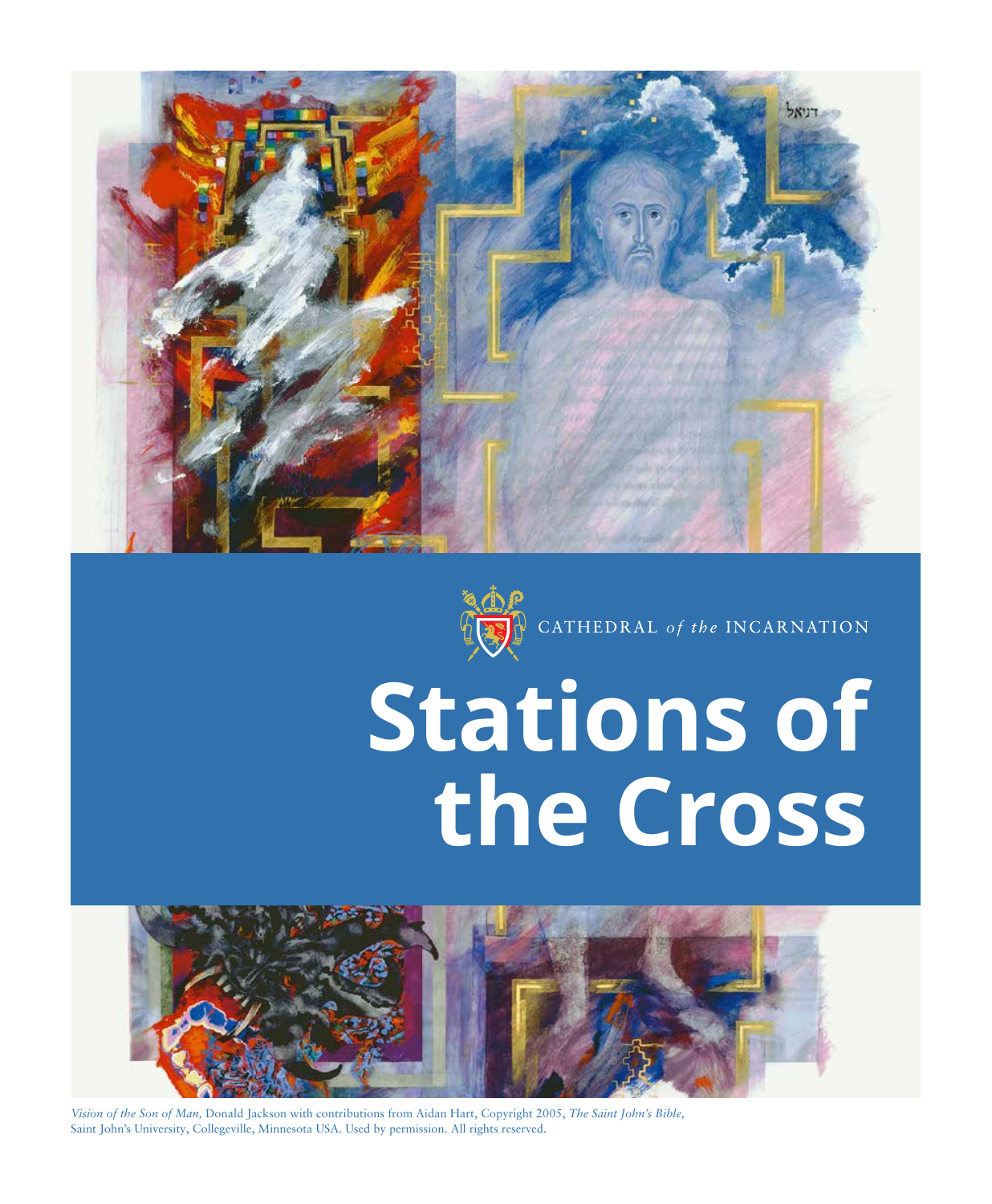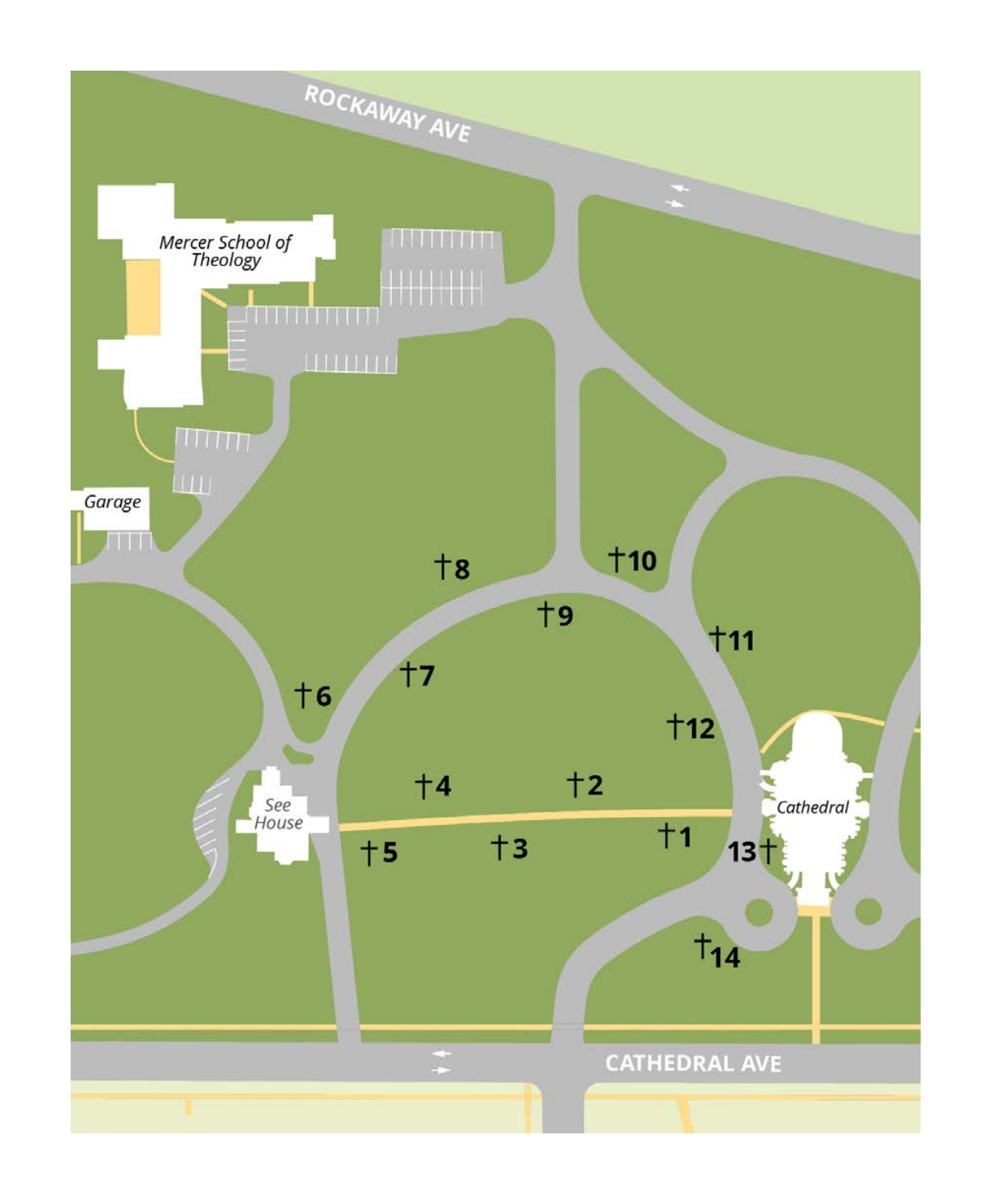# **FIRST STATION**

#### Jesus is Condemned to Death

We adore you, O Christ, and we bless you: Because by your holy cross you have redeemed the world.

As soon as it was morning, the chief priests, with the elders and scribes, and the whole council, held a consultation; and they bound Jesus and led him away and delivered him to Pilate. And they all condemned him and said, "He deserves to die." When Pilate heard these words, he brought Jesus out and sat down on the judgment seat at a place called the Pavement, but in the Hebrew, Gabbatha. Then he handed Jesus over to them to be crucified.

V. God did not spare his own Son: R. But delivered him up for us all.

Let us pray. (Silence)

Almighty God, whose most dear Son went not up to joy but first he suffered pain, and entered not into glory before he was crucified: Mercifully grant that we, walking in the way of the cross, may find it none other than the way of life and peace; through Jesus Christ your Son our Lord. Amen.

Holy God, Holy and Mighty, Holy Immortal One, Have mercy upon us.

## **MEDITATION**

*Ah, holy Jesus*

Ah, holy Jesus, how hast thou offended, that man to judge thee hath in hate pretended? By foes derided, by thine own rejected, O most afflicted.

Words: Johann Heermann (1585 – 1647); Music: Johann Cruger (1598 – 1662)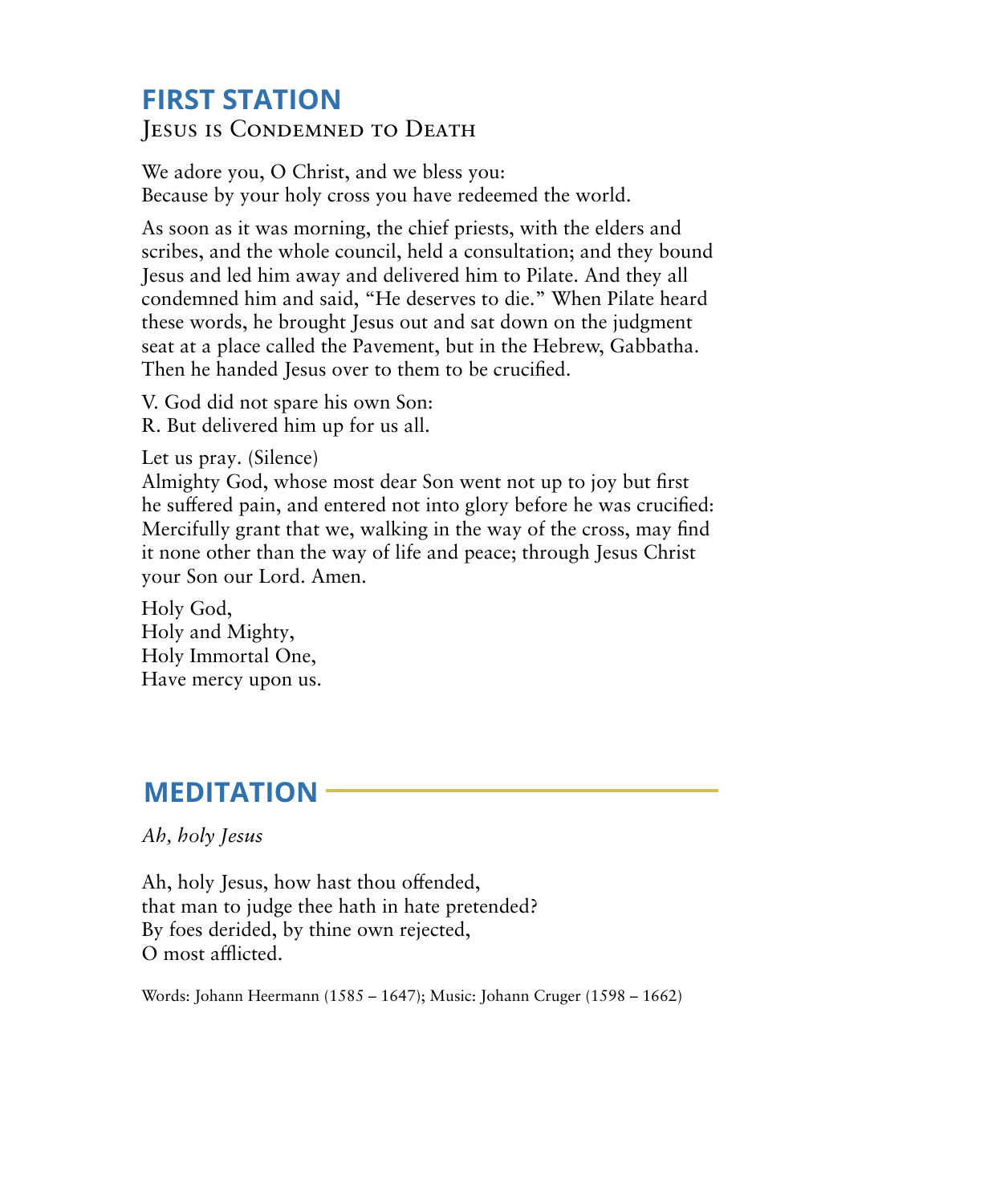#### **SECOND STATION** Jesus Takes Up His Cross

We adore you, O Christ, and we bless you: Because by your holy cross you have redeemed the world.

Jesus went out, bearing his own cross, to the place called the place of a skull, which is called in Hebrew, Golgotha. Although he was a Son, he learned obedience through what he suffered. Like a lamb he was led to the slaughter; and like a sheep that before its shearers is mute, so he opened not his mouth. Worthy is the Lamb who was slain, to receive power and riches and wisdom and strength and honor and glory and blessing.

V. The Lord has laid on him the iniquity of us all: R. For the transgression of my people was he stricken.

Let us pray. (Silence)

Almighty God, whose beloved Son willingly endured the agony and shame of the cross for our redemption: Give us courage to take up our cross and follow him; who lives and reigns for ever and ever. Amen.

Holy God, Holy and Mighty, Holy Immortal One, Have mercy upon us.

### **MEDITATION**

*My song is love unknown*

My song is love unknown, my Savior's love to me, love to the loveless shown that they might lovely be. O who am I that for my sake my Lord should take frail flesh and die?

Here might I stay and sing no story so divine: never was love, dear King, never was grief like thine. This is my friend, in whose sweet praise I all my days could gladly spend.

Words: Samuel Crossman (1624 – 1682); Music: John Ireland (1879-1962)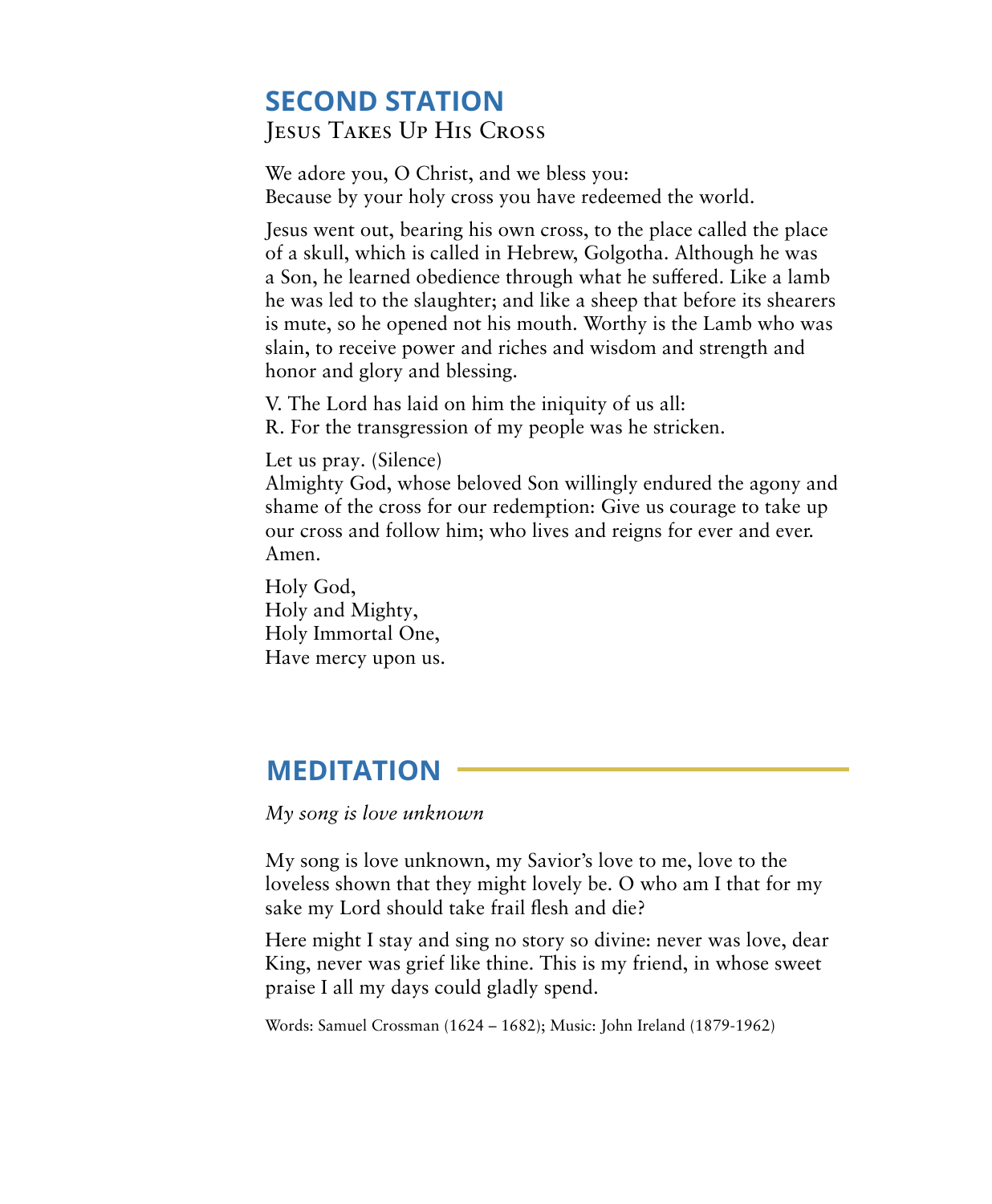## **THIRD STATION**

Jesus Falls the First Time

We adore you, O Christ, and we bless you: Because by your holy cross you have redeemed the world.

Christ Jesus, though he was in the form of God, did not count equality with God a thing to be grasped; but emptied himself, taking the form of a servant, and was born in human likeness. And being found in human form he humbled himself and became obedient unto death, even death on a cross. Therefore God has highly exalted him, and bestowed on him the name which is above every name. Come, let us bow down, and bend the knee, and kneel before the Lord our Maker, for he is the Lord our God.

V. Surely he has borne our griefs: R. And carried our sorrows.

Let us pray. (Silence)

O God, you know us to be set in the midst of so many and great dangers, that by reason of the frailty of our nature we cannot always stand upright: Grant us such strength and protection as may support us in all dangers, and carry us through all temptations; through Jesus Christ our Lord. Amen.

Holy God, Holy and Mighty, Holy Immortal One, Have mercy upon us.

# **MEDITATION**

*Lord Jesus Christ humbled himself*

Lord Jesus Christ humbled himself and God exalted him forever. And though he was at one with God, he made himself to be a servant.

Because of this, God raised him high, exalting through endless ages. His is the name above all names, the Holy Name of our Lord Jesus.

Words: Philippians 2:5-11, paraphrased by Richard Proulx (1937 – 2010); Music: Flemish tune, 16th century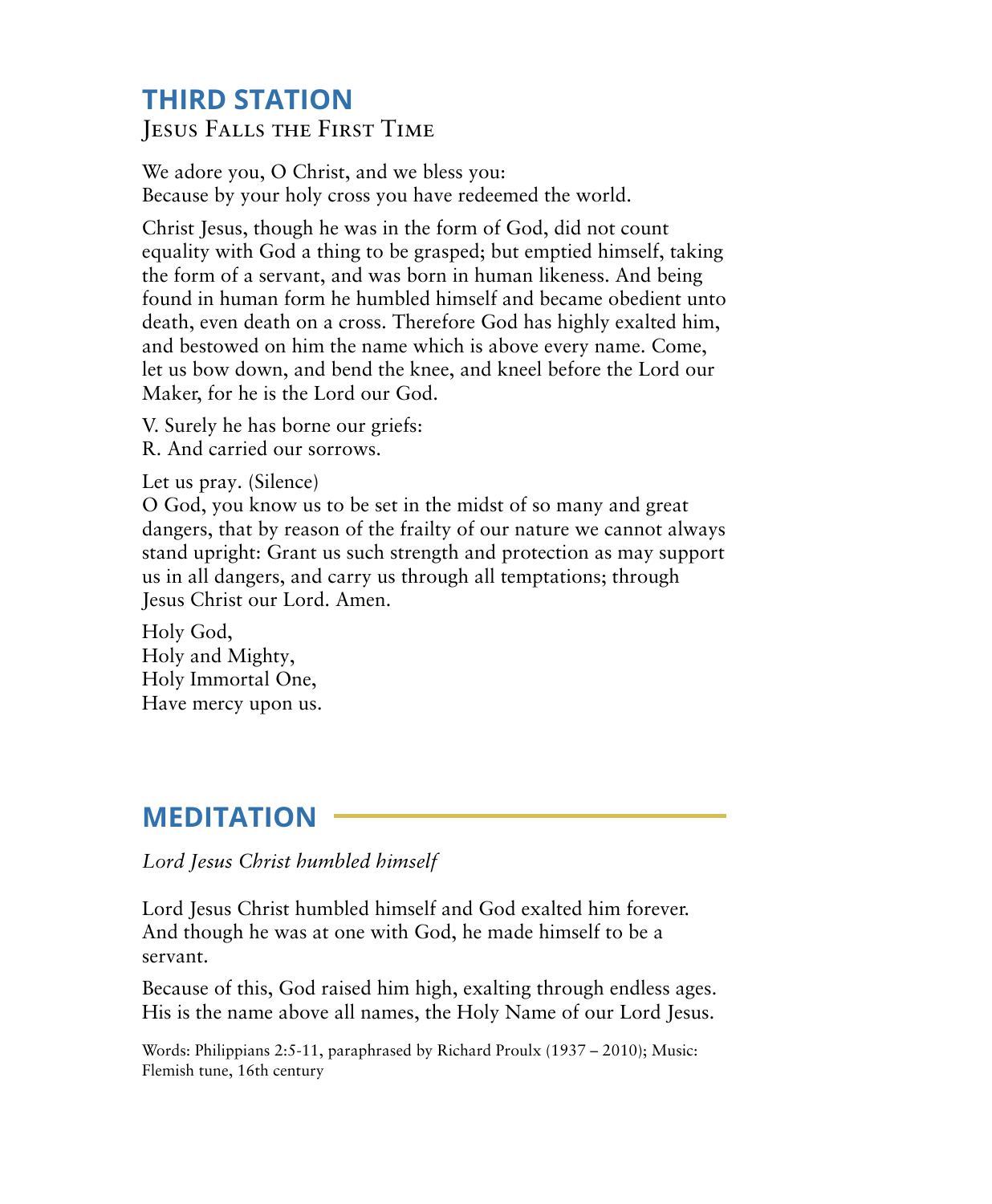#### **FOURTH STATION** Jesus Meets His Afflicated Mother

We adore you, O Christ, and we bless you: Because by your holy cross you have redeemed the world.

To what can I liken you, to what can I compare you, O daughter of Jerusalem? What likeness can I use to comfort you, O virgin daughter of Zion? For vast as the sea is your ruin. Blessed are those who mourn, for they shall be comforted. The Lord will be your everlasting light, and your days of mourning shall be ended.

V. A sword will pierce your own soul also: R. And fill your heart with bitter pain.

Let us pray. (Silence)

O God, who willed that in the passion of your Son a sword of grief should pierce the soul of the Blessed Virgin Mary his mother: Mercifully grant that your Church, having shared with her in his passion, may be made worthy to share in the joys of his resurrection; who lives and reigns for ever and ever. Amen.

Holy God, Holy and Mighty, Holy Immortal One, Have mercy upon us.

## **MEDITATION**

*At the cross her vigil keeping*

At the cross her vigil keeping, stood the mournful mother weeping, where he hung, the dying Lord:

there she waited in her anguish, seeing Christ in torment languish, in her heart the piercing sword.

Who, on Christ's dear mother gazing, pierced by anguish so amazing, born of woman, would not weep? Who, on Christ's dear mother thinking, such a cup of sorrow drinking, would not share her sorrows deep?

\*text: Latin, 13th century; music: Mainz Gesangbuch, 1661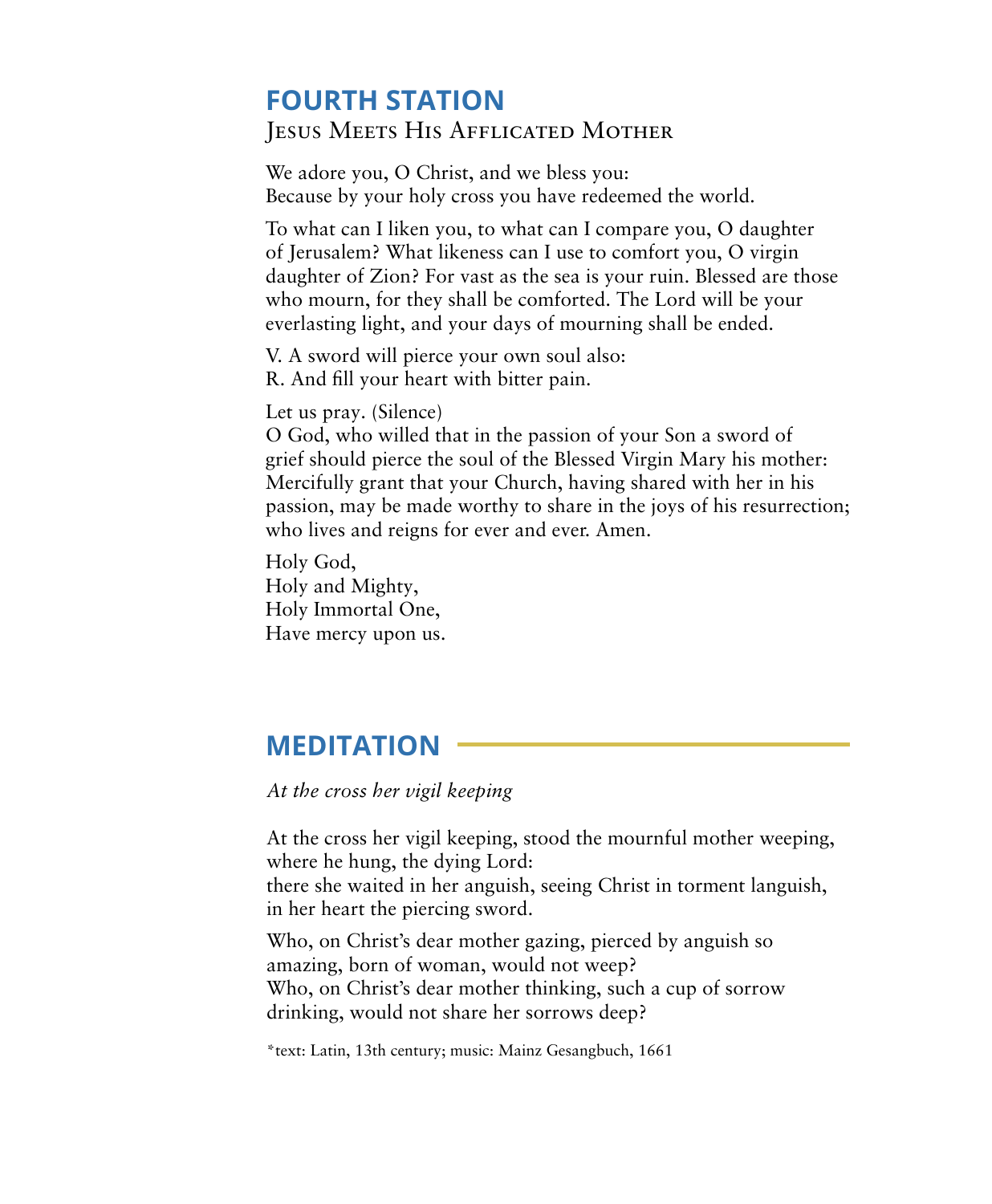# **FIFTH STATION**

#### The Cross is Laid on Simon of Cyrene

We adore you, O Christ, and we bless you: Because by your holy cross you have redeemed the world.

As they led Jesus away, they came upon a man of Cyrene, Simon by name, who was coming in from the country, and laid on him the cross to carry it behind Jesus. "If anyone would come after me, let them deny themselves and take up their cross and follow me. Take my yoke upon you, and learn from me; for my yoke is easy, and my burden is light."

V. Whoever does not bear his own cross and come after me: R. Cannot be my disciple.

Let us pray. (Silence)

Heavenly Father, whose blessed Son came not to be served but to serve: Bless all who, following in his steps, give themselves to the service of others; that with wisdom, patience, and courage, they may minister in his Name to the suffering, the friendless, and the needy; for the love of him who laid down his life for us, your Son our Savior Jesus Christ. Amen.

Holy God, Holy and Mighty, Holy Immortal One, Have mercy upon us.

# **MEDITATION**

#### *Take up your cross*

Take up your cross, the Savior said, if you would my disciple be; take up your cross with willing heart, and humbly follow after me.

Take up your cross, and follow Christ, nor think till death to lay it down; for only those who bear the cross may hope to wear the glorious crown.

\*text: Charles William Everest (1814-1877); music: Freeman Lewis (1780-1859)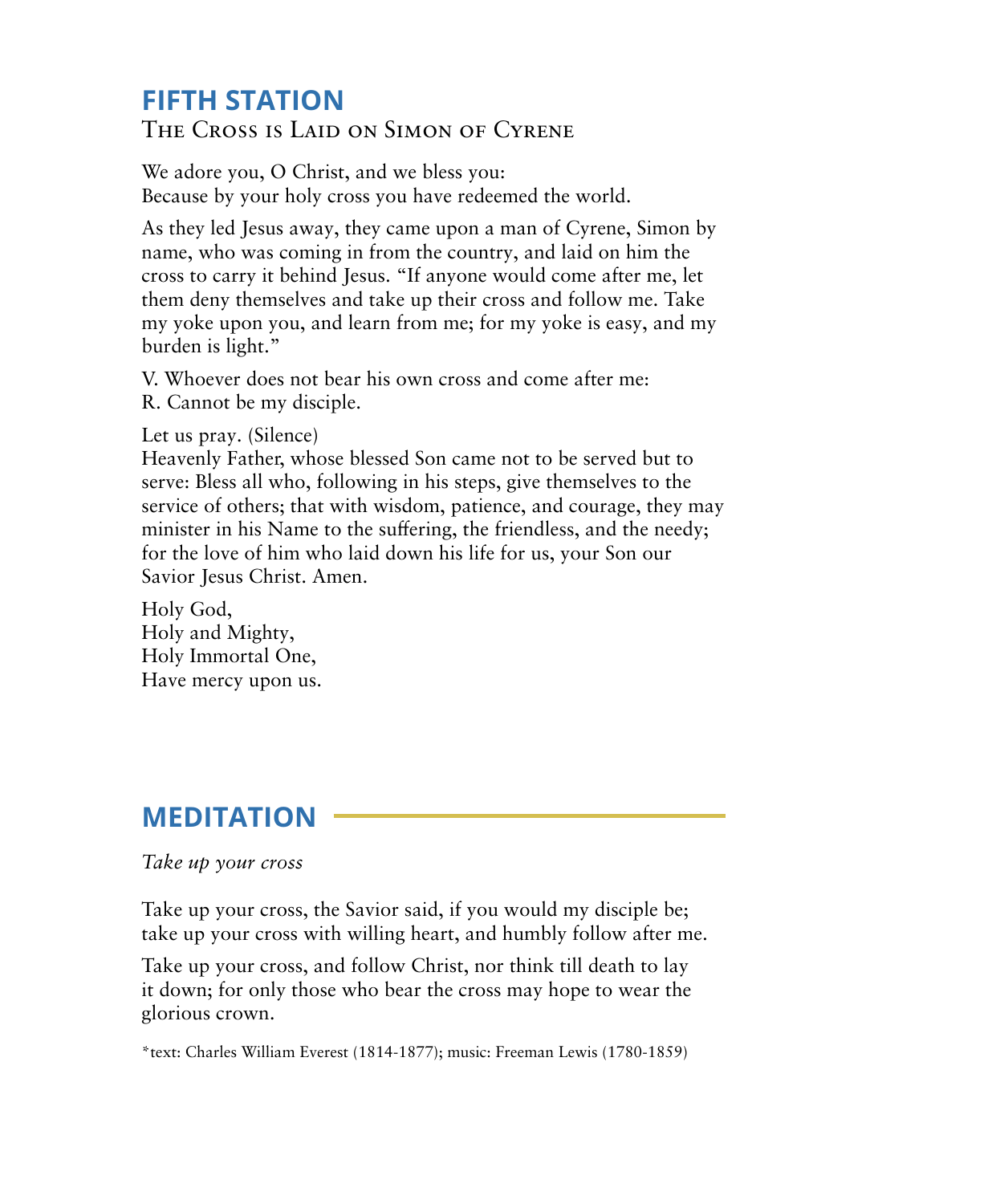#### **SIXTH STATION** A Woman Wipes the Face of Jesus

We adore you, O Christ, and we bless you: Because by your holy cross you have redeemed the world.

We have seen him without beauty or majesty, with no looks to attract our eyes. He was despised and rejected; a man of sorrows, and acquainted with grief; and as one from whom people hide their faces, he was despised, and we esteemed him not. His appearance was so marred, beyond human semblance, and his form beyond that of humankind. But he was wounded for our transgressions, he was bruised for our iniquities; upon him was the chastisement that made us whole, and with his stripes we are healed.

V. Restore us, O Lord God of hosts:

R. Show the light of your countenance, and we shall be saved.

Let us pray. (Silence)

O God, who before the passion of your only-begotten Son revealed his glory upon the holy mountain: Grant to us that we, beholding by faith the light of his countenance, may be strengthened to bear our cross, and be changed into his likeness from glory to glory; through Jesus Christ our Lord. Amen.

Holy God, Holy and Mighty, Holy Immortal One, Have mercy upon us.

## **MEDITATION**

*Never said a mumbalin' word*

They crucified my Lord, and He never said a mumbalin' word; They crucified my Lord, and He never said a mumbalin' word. Not a word, not a word, not a word.

They nailed Him to a tree, and He never said a mumbalin' word; They nailed Him to a tree, and He never said a mumbalin' word; Not a word, not a word, not a word.

\*text and music: Negro spiritual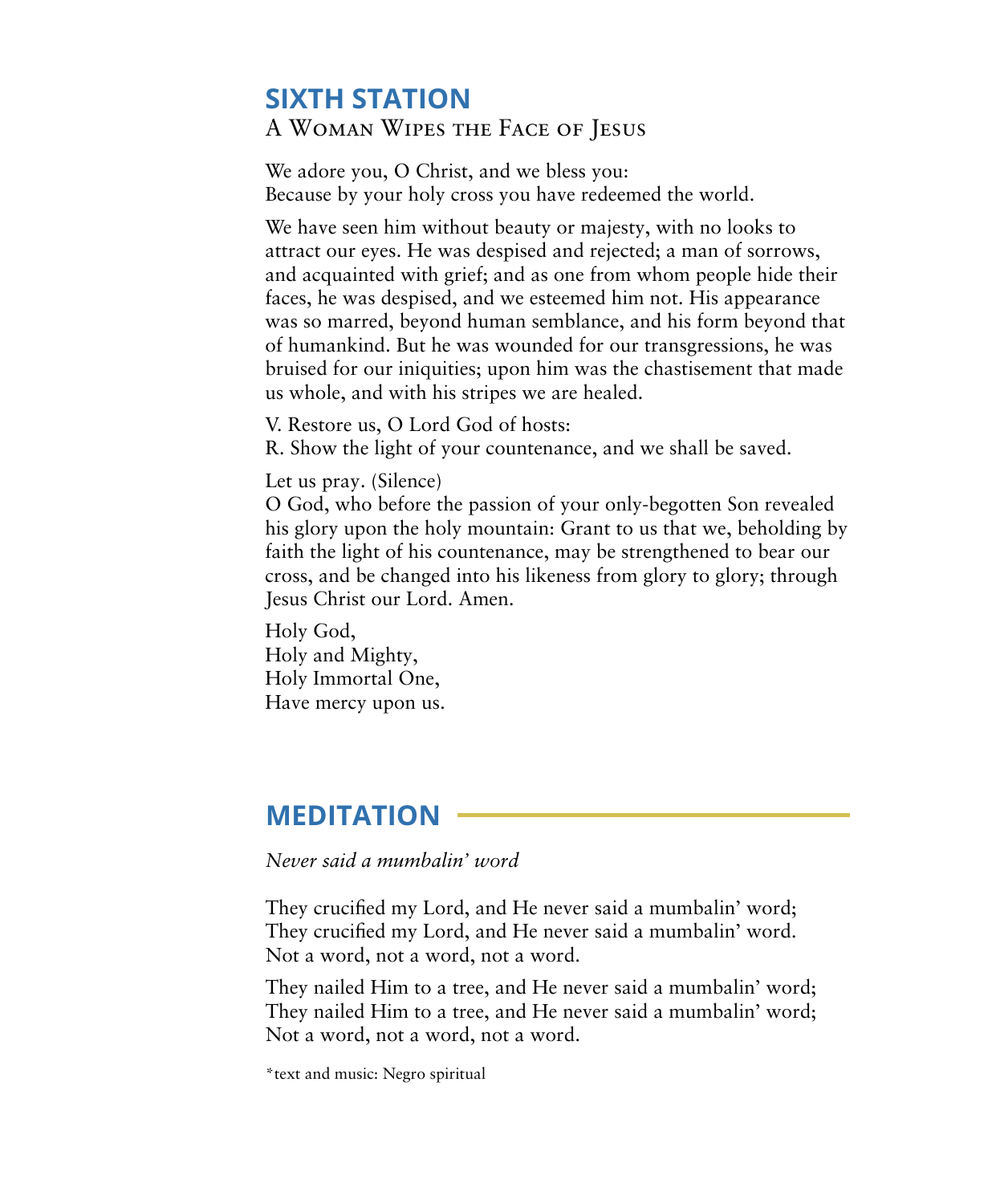## **SEVENTH STATION**

Jesus Falls a Second Time

We adore you, O Christ, and we bless you: Because by your holy cross you have redeemed the world.

Surely, he has borne our griefs and carried our sorrows. All we like sheep have gone astray; we have turned every one to his own way; and the Lord has laid on him the iniquity of us all. He was oppressed, and he was afflicted, yet he opened not his mouth. For the transgression of my people was he stricken.

V. But as for me, I am a worm and no man: R. Scorned by all and despised by the people.

Let us pray. (Silence)

Almighty and everliving God, in your tender love for the human race you sent your Son our Savior Jesus Christ to take upon him our nature, and to suffer death upon the cross, giving us the example of his great humility: Mercifully grant that we may walk in the way of his suffering, and also share in his resurrection; who lives and reigns for ever and ever. Amen.

Holy God, Holy and Mighty, Holy Immortal One, Have mercy upon us.

## **MEDITATION**

*Nothing can trouble*

Nothing can trouble, nothing can frighten. Those who seek God shall never go wanting. Nothing can trouble, nothing can frighten. God alone fills us.

\*text and music: Ateliers et Presses de Taizé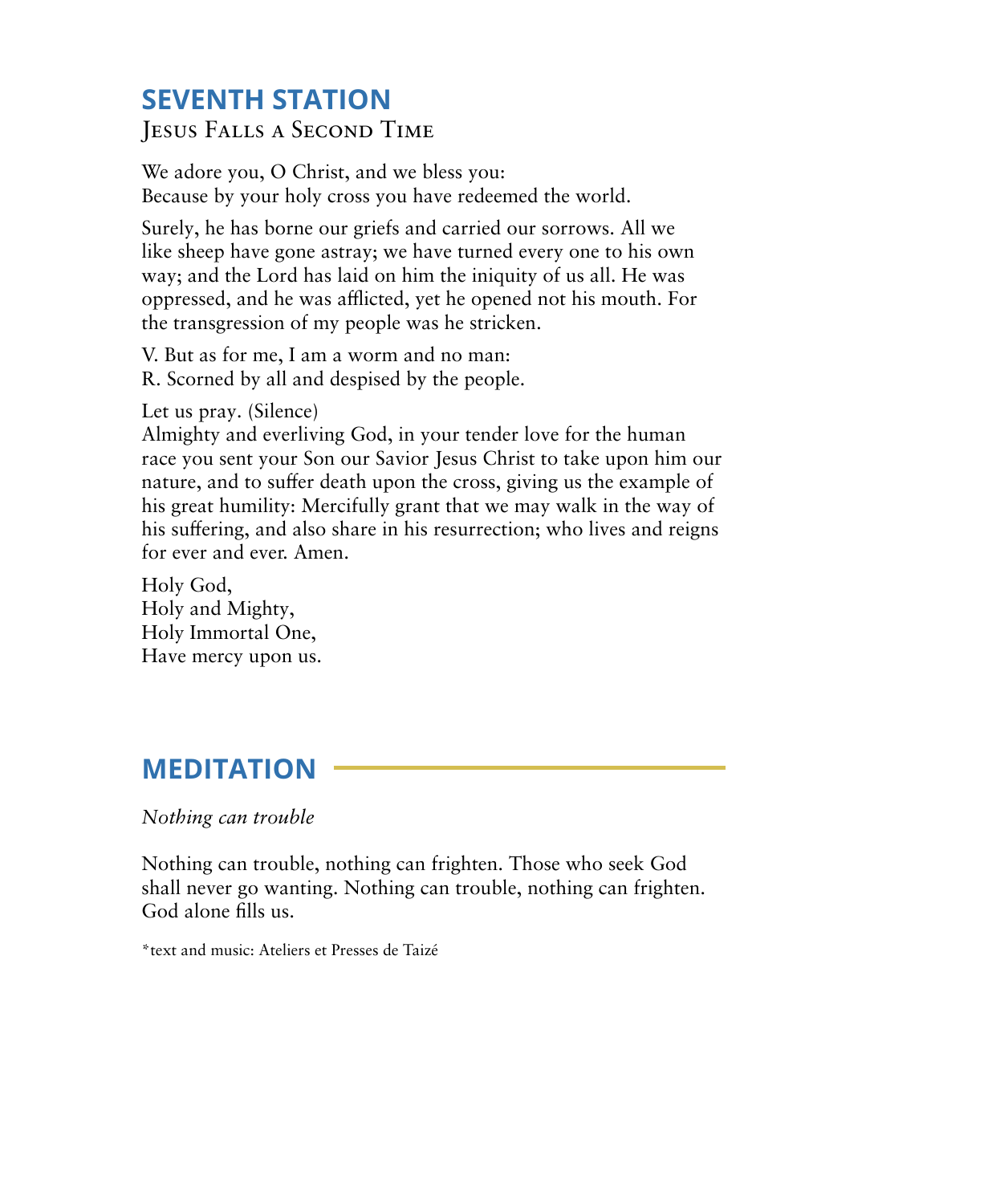#### **EIGHTH STATION** Jesus Meets the Women of Jerusalem

We adore you, O Christ, and we bless you: Because by your holy cross you have redeemed the world.

There followed after Jesus a great multitude of the people, and among them were women who bewailed and lamented him. But Jesus turning to them said, "Daughters of Jerusalem, do not weep for me, but weep for yourselves and for your children."

V. Those who sowed with tears: R. Will reap with songs of joy.

Let us pray. (Silence)

Teach your Church, O Lord, to mourn the sins of which it is guilty, and to repent and forsake them; that, by your pardoning grace, the results of our iniquities may not be visited upon our children and our children's children; through Jesus Christ our Lord. Amen.

Holy God, Holy and Mighty, Holy Immortal One, Have mercy upon us.

# **MEDITATION**

*Adoramus te, Christe*

Adoramus te, Christe, benedicimus tibi, quia per crucem tuam redemisti mundum.

We adore you, O Christ, and we bless you, because by your holy cross you have redeemed the world.

\*text and music: Ateliers et Presses de Taizé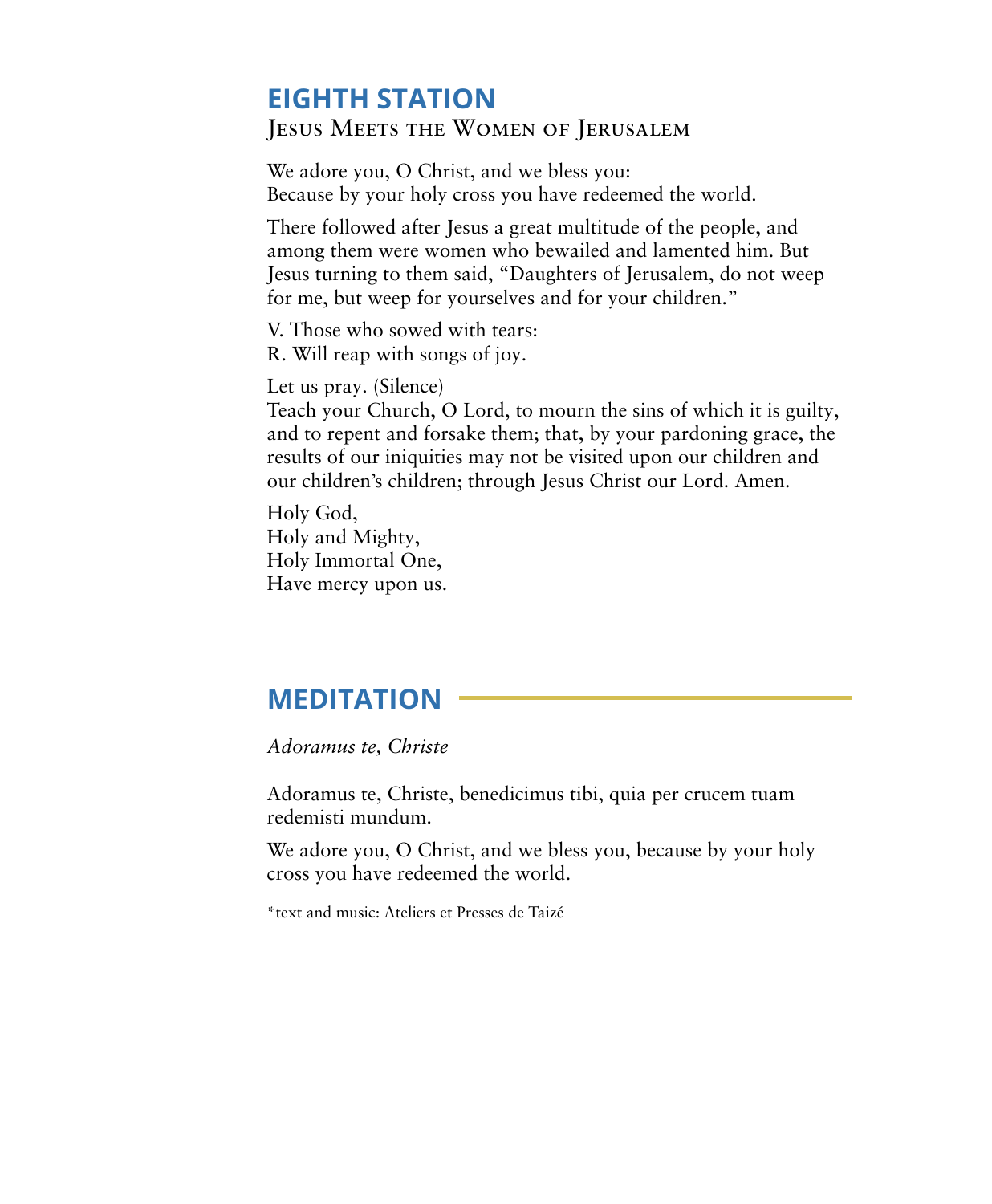

*Suffering Servant,* Donald Jackson, Copyright 2005, *The Saint John's Bible,* Saint John's University, Collegeville, Minnesota USA. Used by permission. All rights reserved.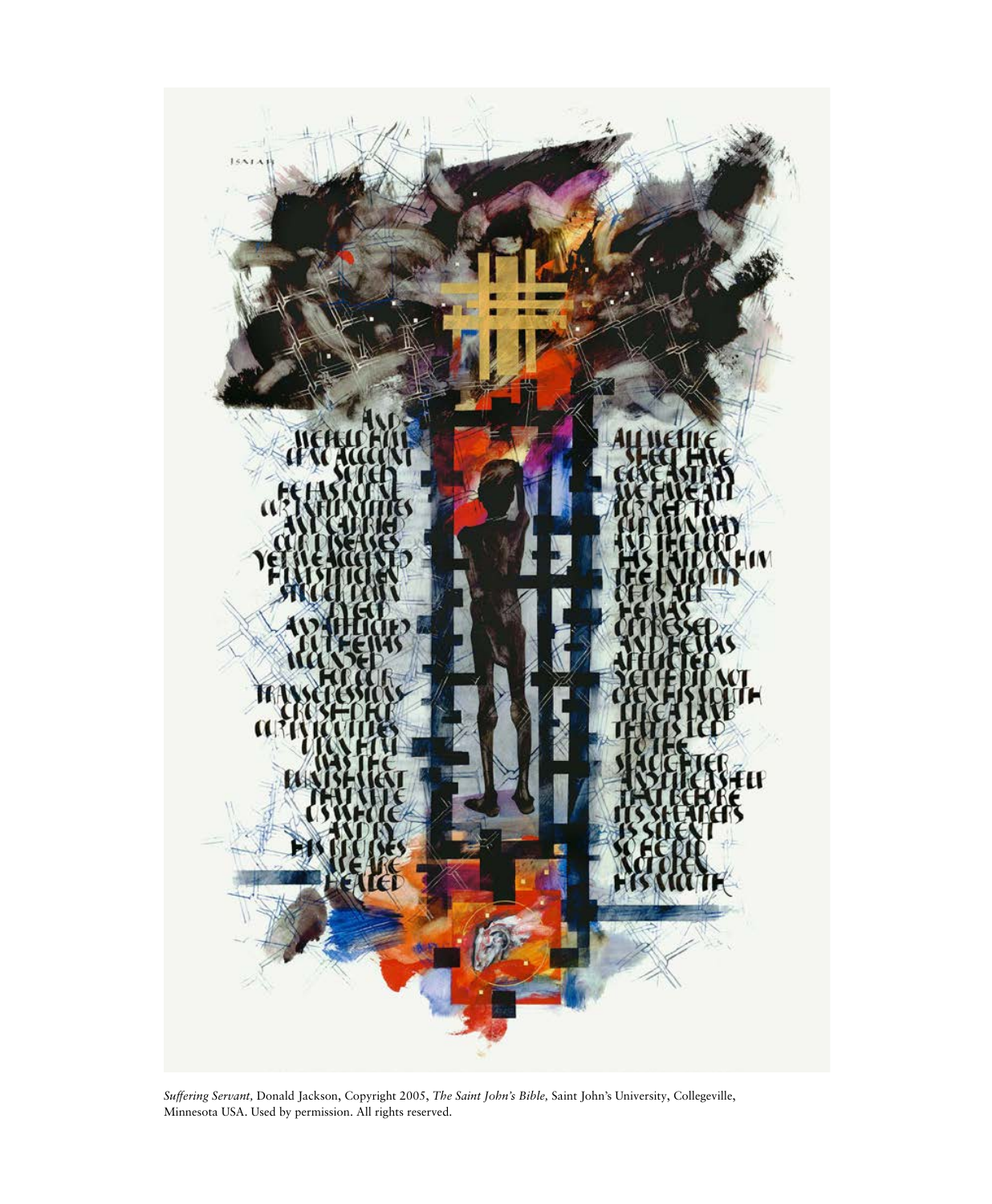#### **NINTH STATION** Jesus Falls a Third Time

We adore you, O Christ, and we bless you: Because by your holy cross you have redeemed the world.

I am the man who has seen affliction under the rod of his wrath; he has driven and brought me into darkness without any light. He has besieged me and enveloped me with bitterness and tribulation; he has made me dwell in darkness like the dead of long ago. Though I call and cry for help, he shuts out my prayer. He has made my teeth grind on gravel, and made me cower in ashes. "Remember, O Lord, my affliction and bitterness, the wormwood and the gall!"

V. He was led like a lamb to the slaughter:

R. And like a sheep that before its shearers is mute, so he opened not his mouth.

Let us pray. (Silence)

O God, by the passion of your blessed Son you made an instrument of shameful death to be for us the means of life: Grant us so to glory in the cross of Christ, that we may gladly suffer shame and loss for the sake of your Son our Savior Jesus Christ. Amen.

Holy God, Holy and Mighty, Holy Immortal One, Have mercy upon us.

# **MEDITATION**

#### *Cross of Jesus*

Cross of Jesus, cross of sorrow, where the blood of Christ was shed, perfect Man on thee did suffer, perfect God on thee has bled!

Here the King of all the ages, throned in light ere worlds could be, robed in mortal flesh is dying, crucified by sin for me.

\*text: William J. Sparrow-Simpson (1860-1952); Music: John Stainer (1840-1901)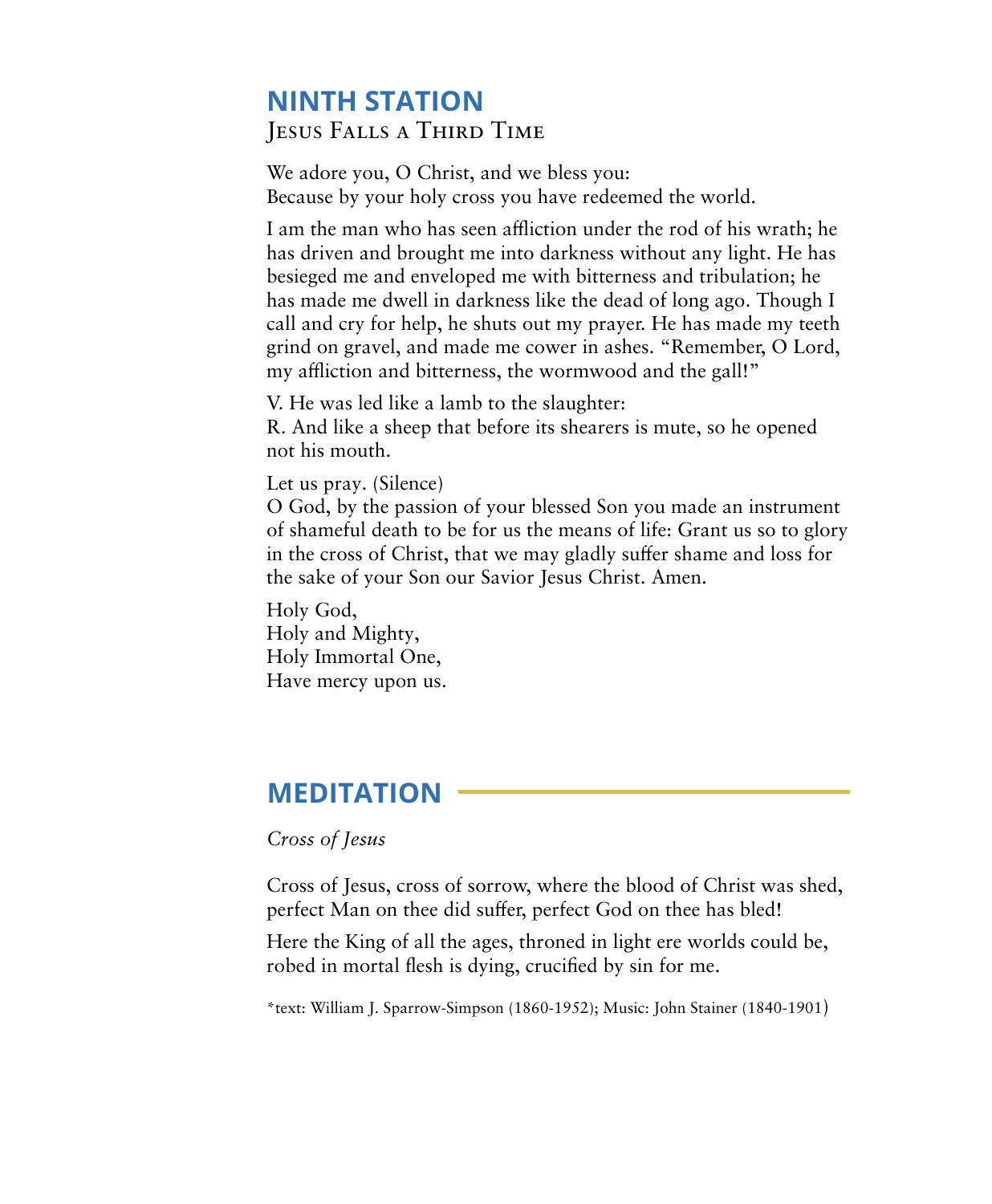# **TENTH STATION**

#### Jesus is Stripped of His Garments

We adore you, O Christ, and we bless you: Because by your holy cross you have redeemed the world.

When they came to a place called Golgotha (which means the place of a skull), they offered him wine to drink, mingled with gall; but when he tasted it, he would not drink it. And they divided his garments among them by casting lots. This was to fulfill the scripture which says, "They divided my garments among them; they cast lots for my clothing."

V. They gave me gall to eat: R. And when I was thirsty they gave me vinegar to drink.

Let us pray. (Silence)

Lord God, whose blessed Son our Savior gave his body to be whipped and his face to be spit upon: Give us grace to accept joyfully the sufferings of the present time, confident of the glory that shall be revealed; through Jesus Christ our Lord. Amen.

Holy God, Holy and Mighty, Holy Immortal One, Have mercy upon us.

# **MEDITATION**

*The flaming banners of our King*

The flaming banners of our King advance through his self-offering. He lived to rob death of its sting; he died eternal life to bring.

The crowd would have been satisfied to see a prophet crucified. They stumbled on a mystery: Messiah reigning from a tree.

\*text: Venantius Fortunatus (?540 -600?); Music: plainsong, 12th century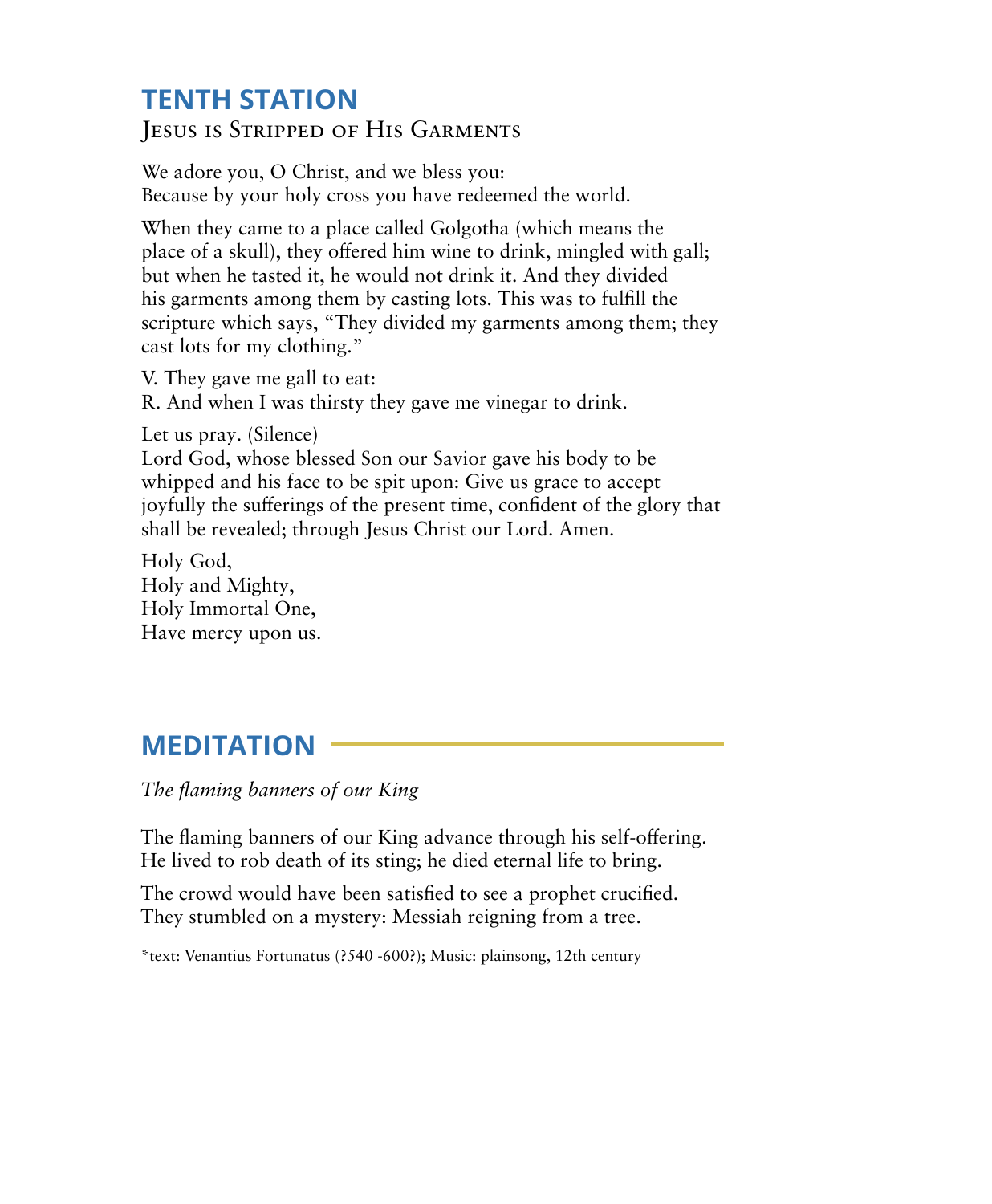## **ELEVENTH STATION**

#### Jesus is Nailed to the Cross

We adore you, O Christ, and we bless you: Because by your holy cross you have redeemed the world.

When they came to the place which is called The Skull, there they crucified him; and with him they crucified two criminals, one on the right, the other on the left, and Jesus between them. And the scripture was fulfilled which says, "He was numbered with the transgressors."

V. They pierce my hands and my feet:

R. They stare and gloat over me.

#### Let us pray. (Silence)

Lord Jesus Christ, you stretched out your arms of love on the hard wood of the cross that everyone might come within the reach of your saving embrace: So clothe us in your Spirit that we, reaching forth our hands in love, may bring those who do not know you to the knowledge and love of you; for the honor of your Name. Amen.

Holy God, Holy and Mighty, Holy Immortal One, Have mercy upon us.

### **MEDITATION**

*O sacred head, sore wounded*

O sacred head, sore wounded, defiled and put to scorn; O kingly head, surrounded with mocking crown of thorn: what sorrow mars thy grandeur? Can death thy bloom deflower? O countenance whose splendor the hosts of heaven adore!

Thy beauty, long-desirèd, hath vanished from our sight; thy power is all expirèd, and quenched the light of light. Ah me! for whom thou diest, hide not so far thy grace: show me, O Love most highest, the brightness of thy face.

\*text: Paul Gerhardt (1607-1676); Music: David Hurd (b.1950)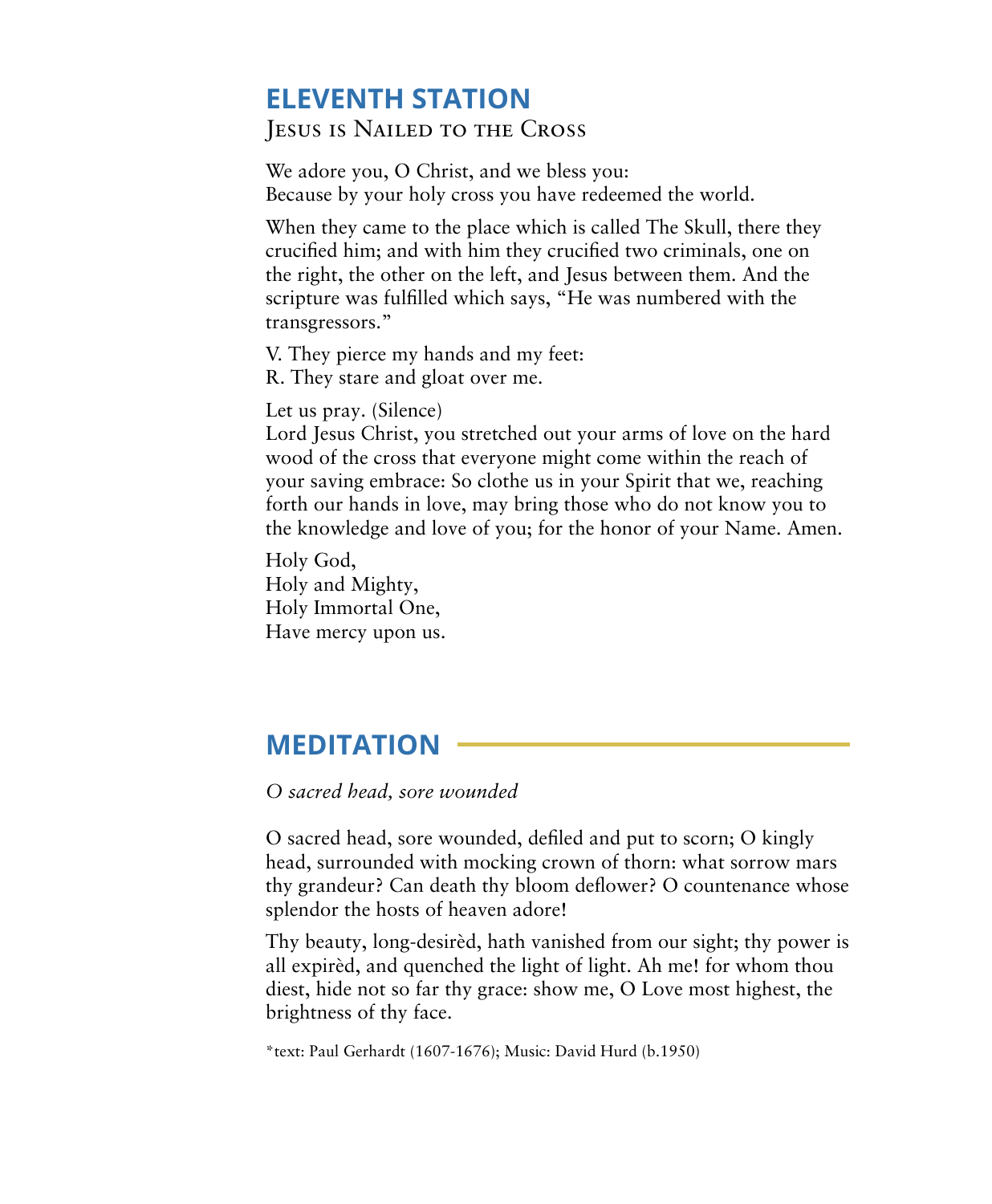# **TWELFTH STATION**

Jesus Dies on the Cross

We adore you, O Christ, and we bless you: Because by your holy cross you have redeemed the world.

When Jesus saw his mother, and the disciple whom he loved standing near, he said to his mother, "Woman, behold your son! Then he said to the disciple, "Behold your mother!" And when Jesus had received the vinegar, he said, "It is finished!" And then, crying with a loud voice, he said, "Father, into your hands I commend my spirit." And he bowed his head, and handed over his spirit.

V. Christ for us became obedient unto death:

R. Even death on a cross.

Let us pray. (Silence)

O God, who for our redemption gave your only-begotten Son to the death of the cross, and by his glorious resurrection delivered us from the power of our enemy: Grant us so to die daily to sin, that we may evermore live with him in the joy of his resurrection; who lives and reigns now and for ever. Amen.

Holy God, Holy and Mighty, Holy Immortal One, Have mercy upon us.

# **MEDITATION**

*Calvary*

Calvary, Calvary, Surely he died on Calvary. Every time I think about Jesus, Surely he died on Calvary. Sinner, do you love my Jesus? Surely he died on Calvary.

\*text and music: Negro spiritual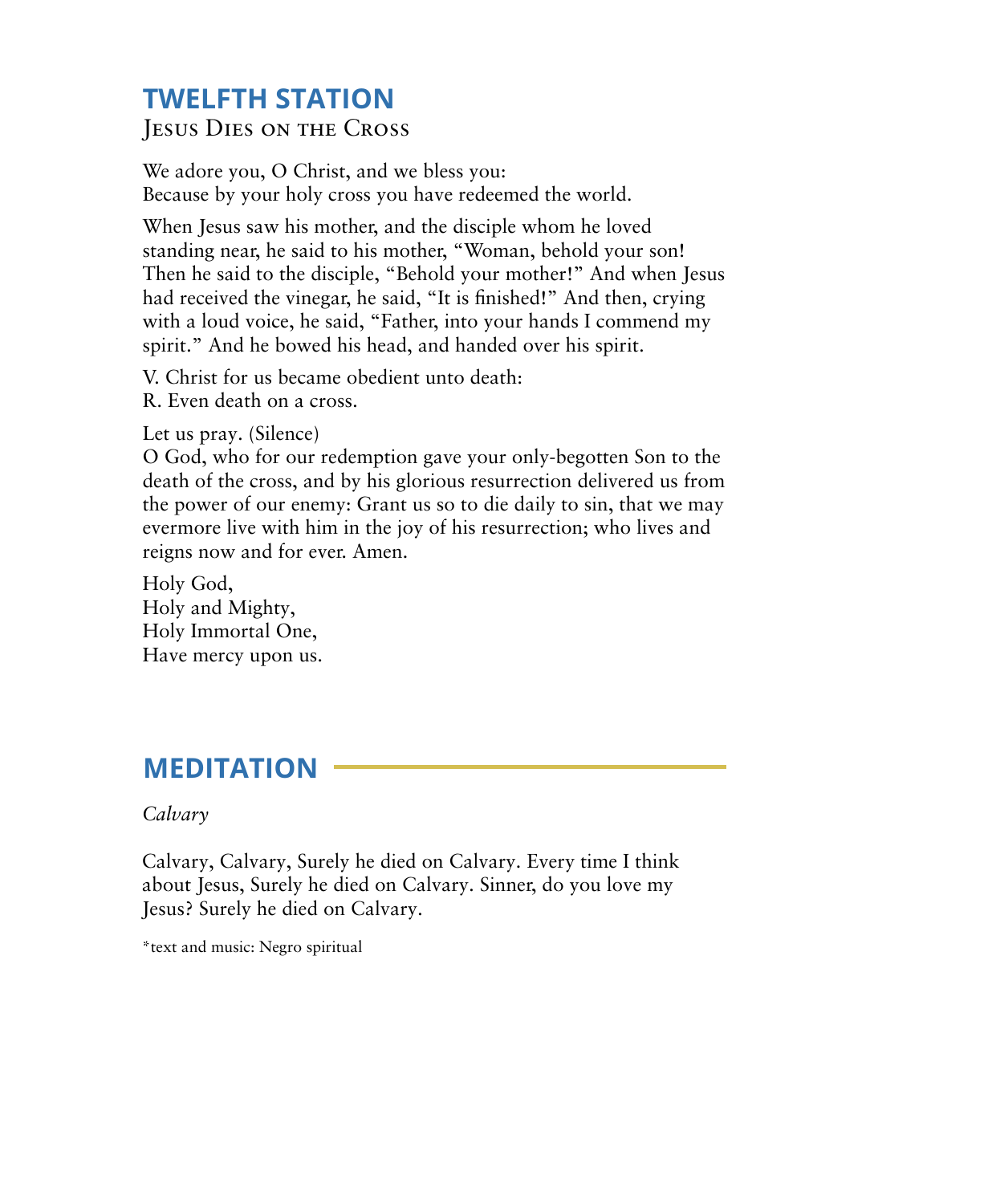#### **THIRTEENTH STATION**

#### THE BODY OF JESUS IS PLACED IN THE ARMS OF his Mother

We adore you, O Christ, and we bless you: Because by your holy cross you have redeemed the world.

All you who pass by, behold and see if there is any sorrow like my sorrow. My eyes are spent with weeping; my soul is in tumult; my heart is poured out in grief because of the downfall of my people. "Do not call me Naomi (which means Pleasant), call me Mara (which means Bitter); for the Almighty has dealt very bitterly with me."

V. Her tears run down her cheeks: R. And she has none to comfort her.

Let us pray. (Silence)

Lord Jesus Christ, by your death you took away the sting of death: Grant to us your servants so to follow in faith where you have led the way, that we may at length fall asleep peacefully in you and wake up in your likeness; for your tender mercies' sake. Amen.

Holy God, Holy and Mighty, Holy Immortal One, Have mercy upon us.

#### **MEDITATION**

#### *In Christ alone*

In Christ alone my hope is found, He is my light, my strength, my song; This Cornerstone, this solid Ground Firm through the fiercest drought and storm. What heights of love, what depths of peace When fears are stilled, when strivings cease My Comforter, my All in All Here in the love of Christ I stand.

In Christ alone! - who took on flesh, Fullness of God in helpless babe. This gift of love and righteousness, Scorned by the ones He came to save. Till on that cross as Jesus died, The Love of God was crucified; For every sin on Him was laid Here in the death of Christ I live.

\*text & music: Stuart Townsend (b.1963) and Keith Getty (b.1974)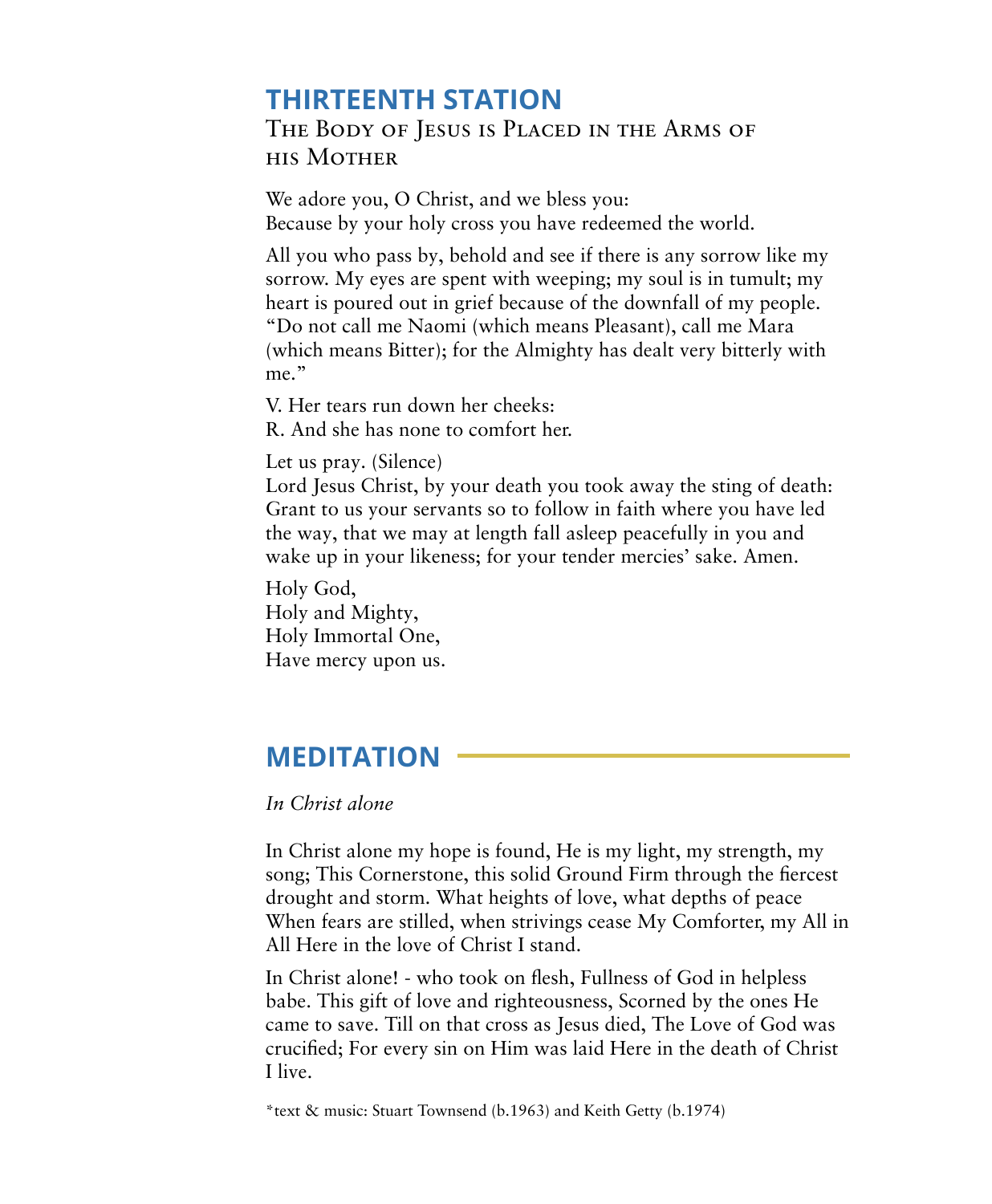# **FOURTEENTH STATION**

Jesus is Laid in the Tomb

We adore you, O Christ, and we bless you: Because by your holy cross you have redeemed the world.

When it was evening, there came a rich man from Arimathea, named Joseph, who also was a disciple of Jesus. He went to Pilate and asked for the body of Jesus. Then Pilate ordered it to be given to him. And Joseph took the body, and wrapped it in a clean linen shroud, and laid it in his own new tomb, which he had hewn in the rock; and he rolled a great stone to the door of the tomb.

V. You will not abandon me to the grave: R. Nor let your holy One see corruption.

Let us pray. (Silence)

O God, your blessed Son was laid in a tomb in a garden, and rested on the Sabbath day: Grant that we who have been buried with him in the waters of baptism may find our perfect rest in his eternal and glorious kingdom; where he lives and reigns for ever and ever. Amen.

Holy God, Holy and Mighty, Holy Immortal One, Have mercy upon us.

# **MEDITATION**

*Were you there?*

Were you there when they crucified my Lord? Oh! Sometimes it causes me to tremble, tremble, tremble. Were you there when they crucified my Lord?

Were you there when they laid him in the tomb? Oh! Sometimes it causes me to tremble, tremble, tremble. Were you there when they laid him in the tomb?

\*text & music: Negro Spiritual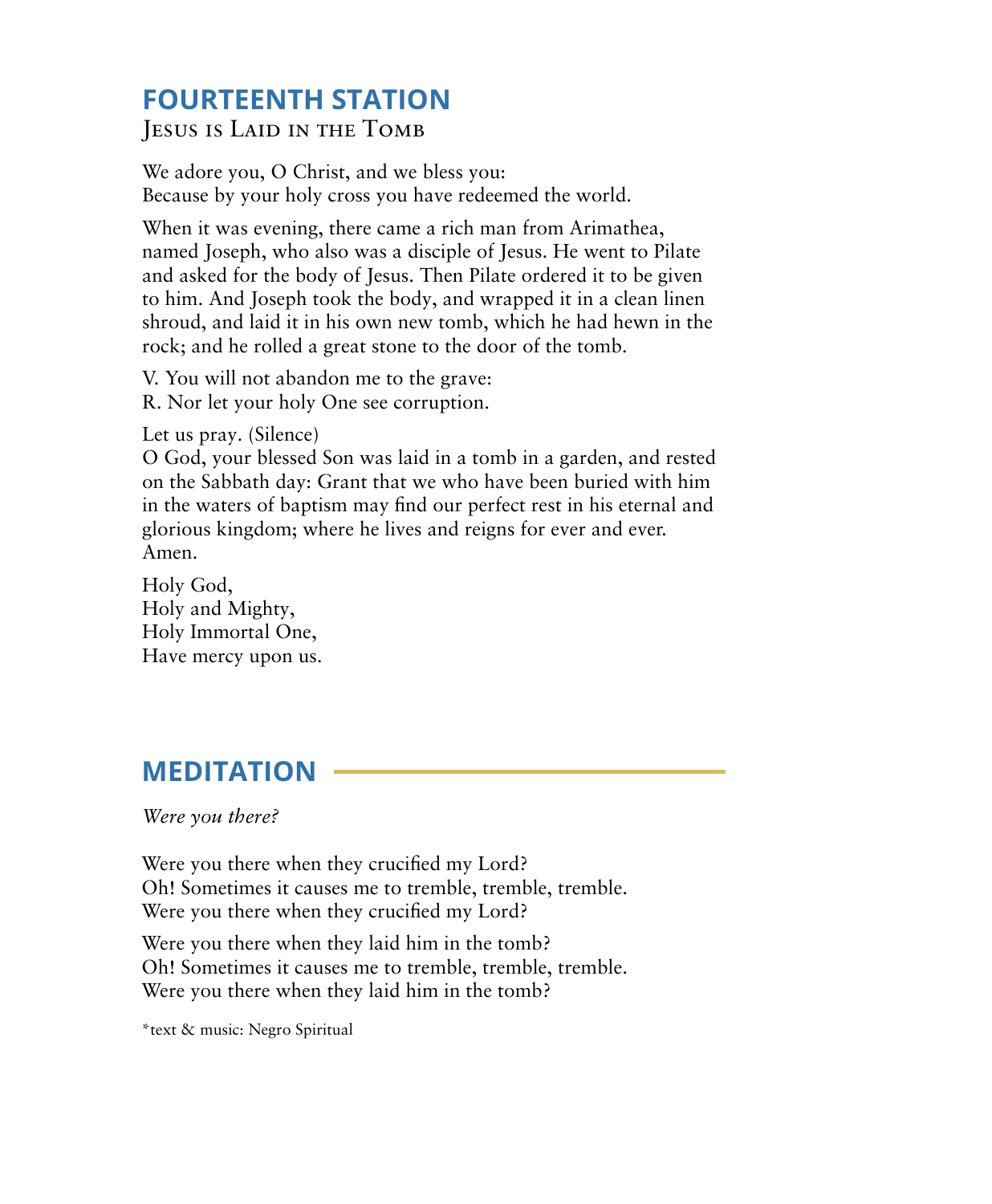### **CONCLUDING PRAYERS**

Savior of the world, by your cross and precious blood you have redeemed us:

Save us, and help us, we humbly beseech you, O Lord.

Let us pray. (Silence)

We thank you, heavenly Father, that you have delivered us from the dominion of sin and death and brought us into the kingdom of your Son; and we pray that, as by his death he has recalled us to life, so by his love he may raise us to eternal joys; who lives and reigns with you, in the unity of the Holy Spirit, one God, now and for ever. Amen.

To Christ our Lord who loves us, and washed us in his own blood, and made us a kingdom of priests to serve his God and Father, to him be glory and dominion for ever and ever. Amen.

#### **MEDITATION**

*Chorale Prelude on "O sacred head, sore-wounded"*

\*music: Johann Gotfried Walther (1684 – 1748)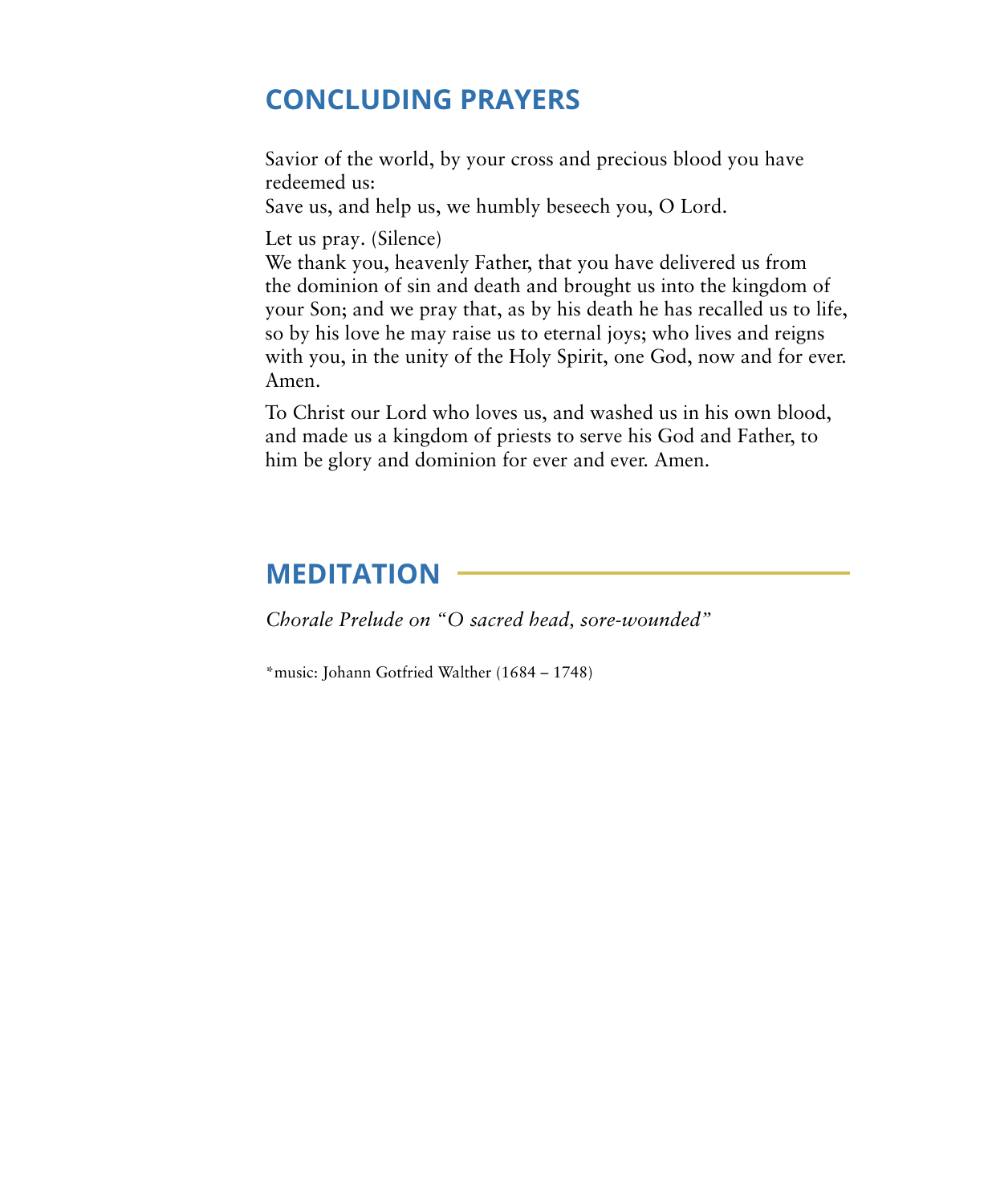

*Out of the Whirlwind, He Will Wipe Every Tear,* Thomas Ingmire, Copyright 2006, *The Saint John's Bible*, Saint John's University, Collegeville, Minnesota USA. Used by permission. All rights reserved.